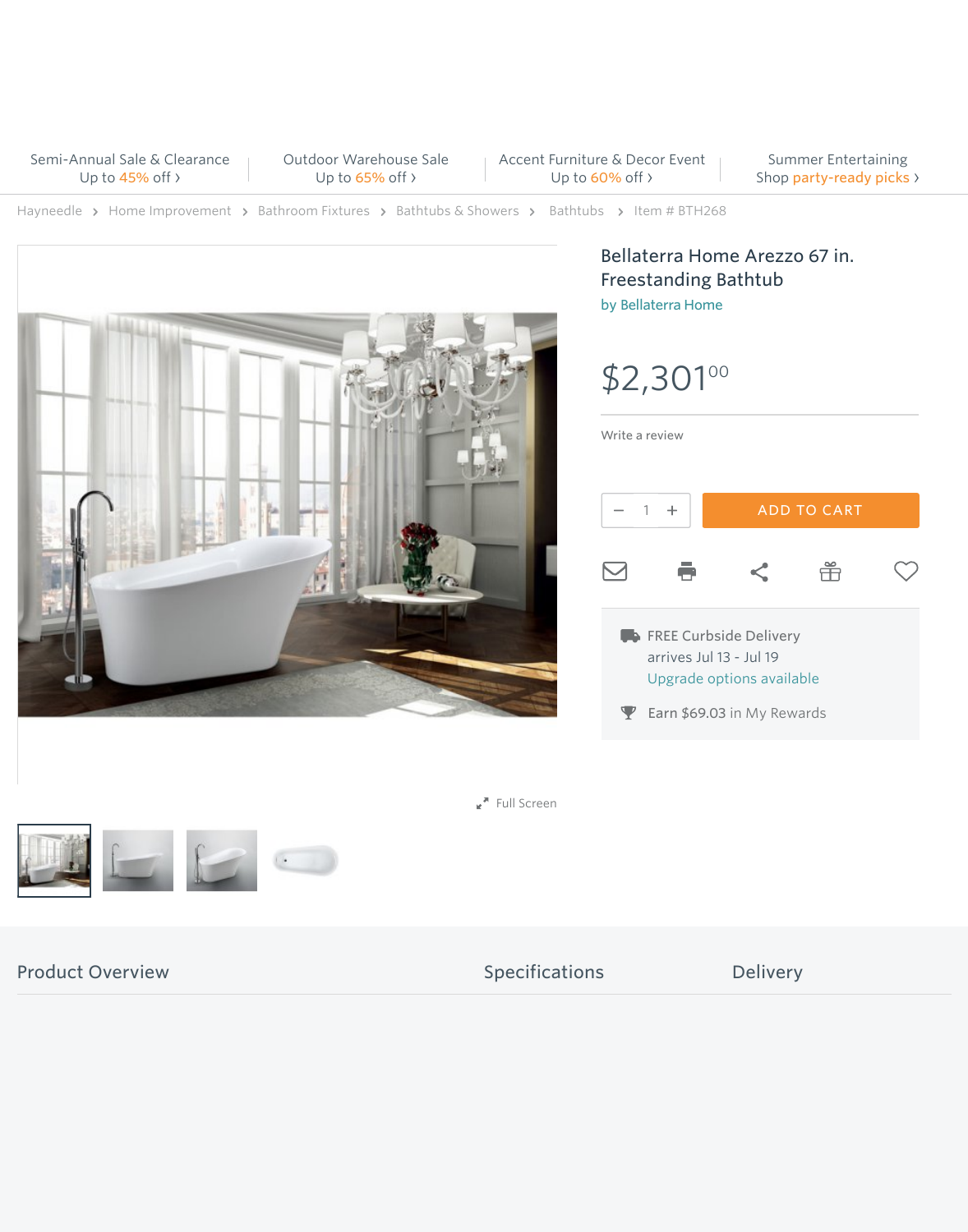### [SHOP ALL BATHTUBS](https://www.hayneedle.com/home-improvement-and-maintenance/bathtubs_187252)

 $\times$ 



- Dimensions: 66.9W x 31.5D x 31.5H in.
- Acrylic construction
- Glossy white finish
- Weight capacity: 250 lbs.
- Water capacity: 68.7 gallons

MORE PRODUCT INFO

Dimensions 66.9W x 31.5D x 31.5H in.

Weight 75 lbs. Material Acrylic

Color White

MORE SPECS

Curbside - FREE Jul 13 - Jul 19

- Overview  **Dimensions: 66.9W x 31.5D x 31.5H in.** 
	- Acrylic construction
	- Glossy white finish
	- Weight capacity: 250 lbs.
	- Water capacity: 68.7 gallons

What's Included • Tub, Drain

To-the-Door - \$39.99 Jul 11 - Jul 17

Room-of-Choice - \$99.00 Jul 11 - Jul 17

White Glove - \$149.00 Jul 11 - Jul 17

MORE DELIVERY INFO

### Similar Bathtubs

# Product Information

Description **Noull be saying "take me away" when you set foot in the Bellaterra Home Arezzo 67 in.** Freestanding Bathtub. The oval shape lends itself to a deep, relaxing soak thanks to the raised side opposite the faucet. Rounded edges on the rim provide a smooth, comfortable place to rest your arms in between sips of wine, the turns of pages of a magazine, or as you lean back and close your eyes. The sleek chrome faucet can be placed at the end of the tub, or wherever best suits your space. The glossy white finish and single wall construction lend themselves to many years of beauty and practicality as this bathtub creates the perfect place to soak away the day and relax.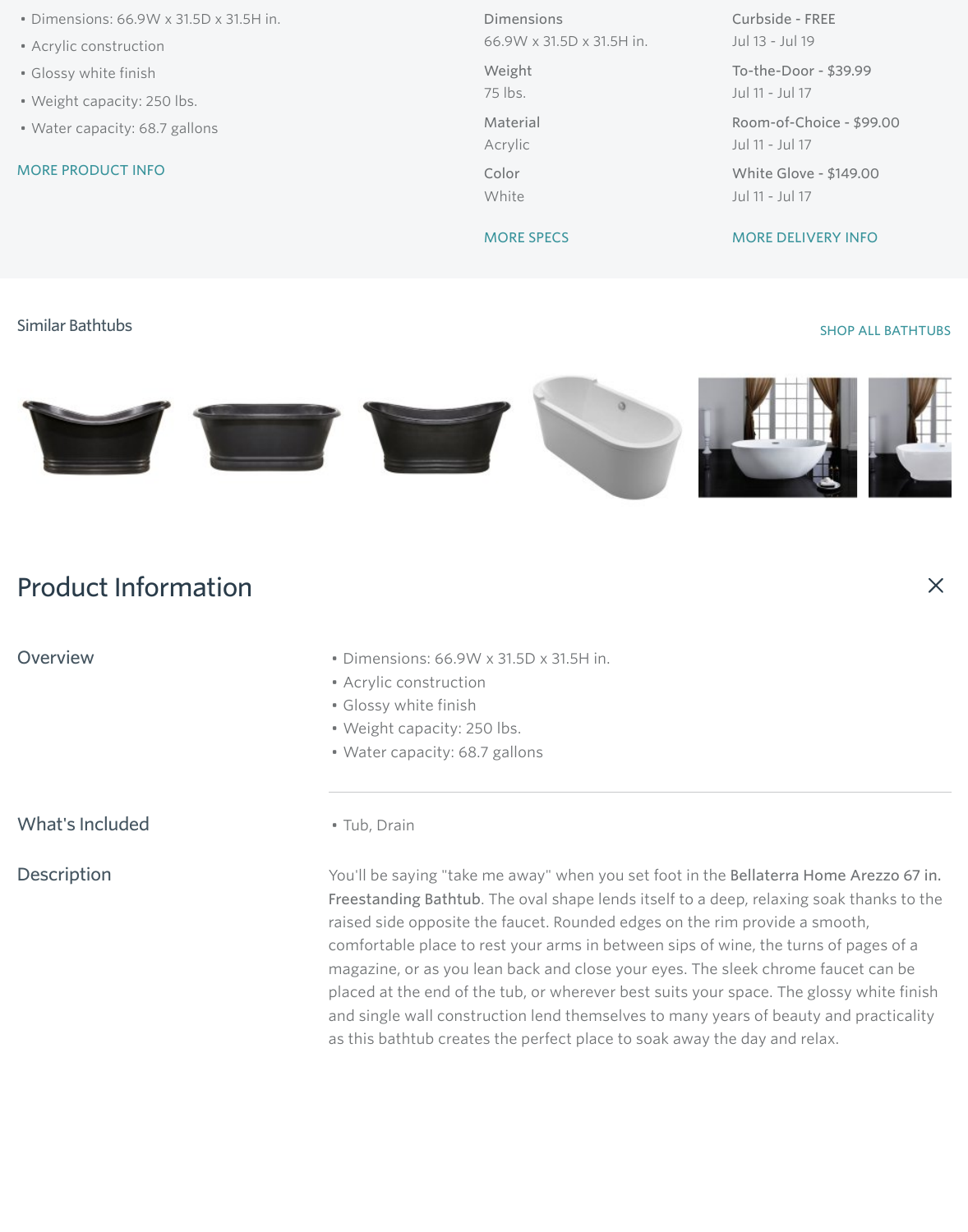# Technical Details

# Delivery & Returns



By combining novel manufacturing processes with traditional craftsmanship and rigorous inspections, Bellaterra retains an unblemished reputation for fine quality and customer service. For over 15 years, the owners of Bellaterra have made certain that production is meticulously managed, from choosing materials to the impeccable construction. All-wood finishes prevent humidity and water damage, ensuring all Bellaterra products remain un-warped, unstained, and gorgeous for a lifetime.

 $\times$ 

 $\times$ 

### [SHOP ALL BELLATERRA HOME](https://www.hayneedle.com/brands/bellaterra-home/list)

Specifications

| <b>Brand</b>        | <b>Bellaterra Home</b>       |
|---------------------|------------------------------|
| Color               | White                        |
| <b>Dimensions</b>   | 66.9W x 31.5D x 31.5H in.    |
| Installation        | Single Wall                  |
| Length $(in.)$ 66.9 |                              |
| Material            | Acrylic                      |
| Model               | <b>BA6519</b>                |
| Shape               | Oval                         |
|                     | Warranty Manufacturer 1 Year |

| <b>Water Capacity</b>  | 68.7      |
|------------------------|-----------|
| Weight                 | $75$ lbs. |
| <b>Weight Capacity</b> | 250 lbs.  |
| Width (in.) 31.5       |           |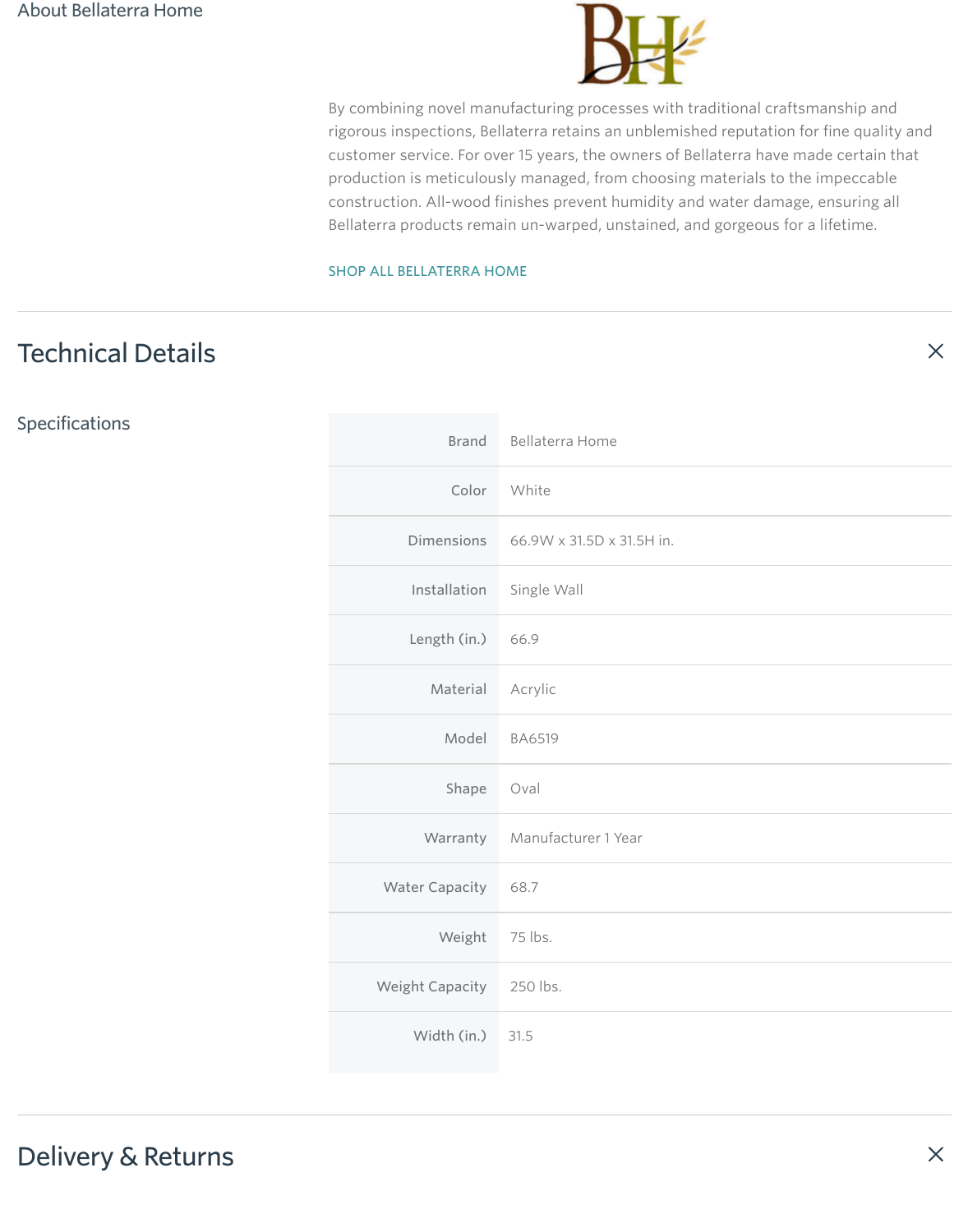## Delivery Options

Schedule Your Delivery **Once your order has shipped, you'll be sent an email confirming your shipping details.** In this email, you'll also find a handy link allowing you to select an available delivery

Product Guarantee We stand behind all the products we sell, and your satisfaction is our top priority. If you're not pleased with the quality of your purchase, call us at 1.888.880.4884 or visit our [Returns Center](http://www.hayneedle.com/returnscenter.cfm) for more information.

Manufacturer Warranty This product has a limited 1-year manufacturer's warranty.

| Curbside                               | <b>FREE - Jul 13 to Jul 19</b><br>Curbside Delivery includes the following:<br>• Online delivery scheduling for most locations<br>• Unloading of item(s) from truck by skilled professionals<br>Unlike other companies, we don't charge a \$50 lift-gate fee<br>or make you haul your own items off the truck. When we say<br>free, we mean free! |
|----------------------------------------|---------------------------------------------------------------------------------------------------------------------------------------------------------------------------------------------------------------------------------------------------------------------------------------------------------------------------------------------------|
| To-the-Door                            | \$39.99 - Jul 11 to Jul 17<br>Includes all of the above PLUS<br>• Delivery to your door, garage, or porch<br>• Affordable, added convenience<br>Other companies may charge up to \$99 for this level of<br>service.                                                                                                                               |
| Room-of-Choice                         | \$99.00 - Jul 11 to Jul 17<br>Includes all of the benefits above PLUS<br>• Delivery to the room or outdoor location of your choice -<br>including those in multi-level apartment or condo<br>buildings                                                                                                                                            |
| <b>White Glove</b>                     | \$149.00 - Jul 11 to Jul 17<br>Includes all of the benefits above PLUS<br>• Unboxing<br>• Packaging removal<br>• Limited setup                                                                                                                                                                                                                    |
| - Zip Code<br>Londonderry, NH<br>03053 | <b>United States</b><br><b>UPDATE</b>                                                                                                                                                                                                                                                                                                             |

time that works for you. Hello, easy!

SHIPPING & DELIVERY DETAILS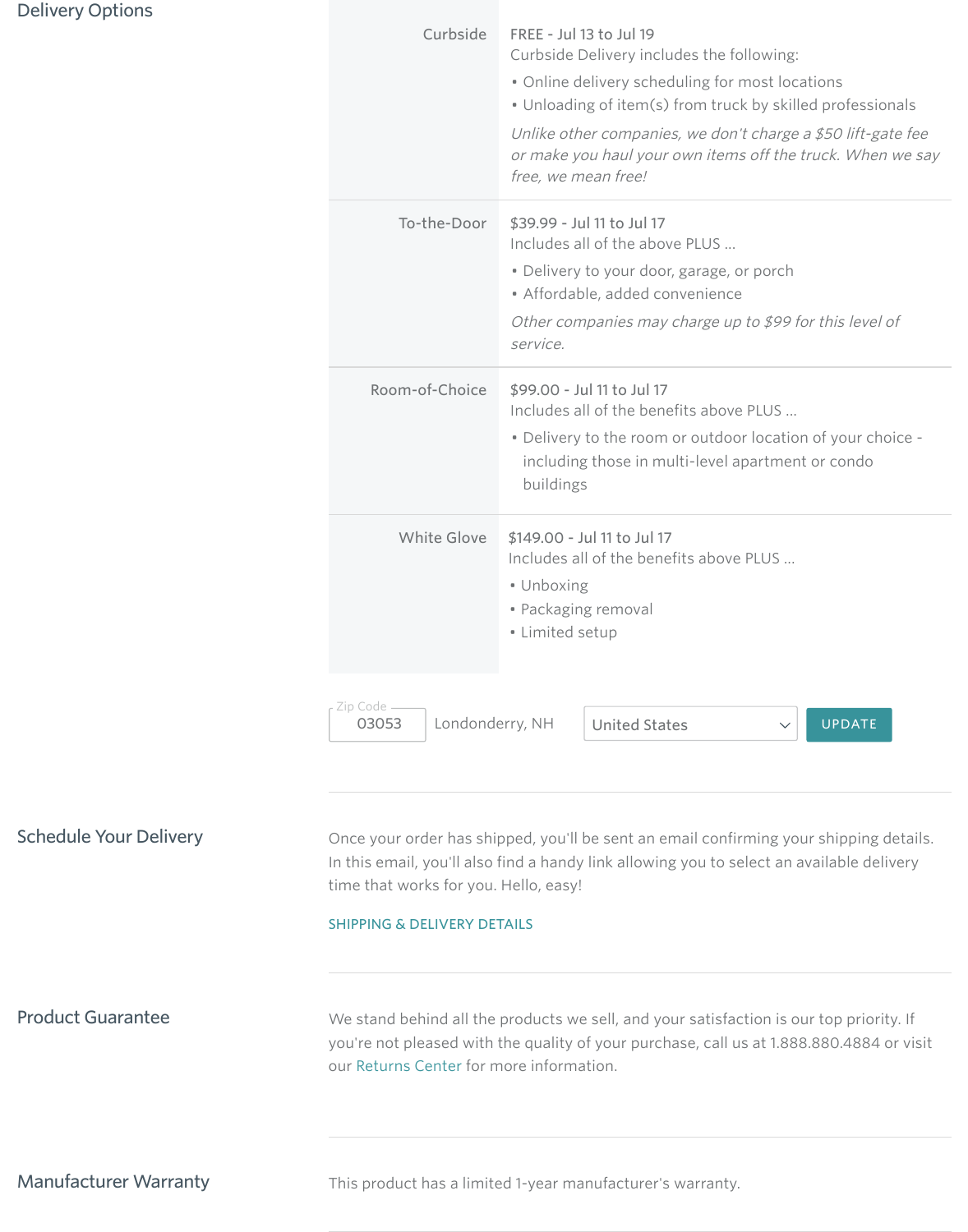# Questions & Answers



| <b>Ask a Question</b> | Be the first to ask a question about this product.                                                                 |
|-----------------------|--------------------------------------------------------------------------------------------------------------------|
| <b>Email Address</b>  | Enter your question, and one of our Customer Care experts will respond via email and also<br>post the answer here. |
| Question              |                                                                                                                    |
| <b>SUBMIT</b>         |                                                                                                                    |

## Sponsored Links

Ą

| Shop Bathtubs - Up To 70% Off On Select Items - houzz.com<br>Upgrade Your Bathroom With Bathtubs. Shop And Save On Houzz© Now!<br>Curated Collection · Top Design and Selection · Top Brands & Top Quality · Save 70% or More |                                                    |                                                                                                                                                                                                                                                                                                                                                                  |
|-------------------------------------------------------------------------------------------------------------------------------------------------------------------------------------------------------------------------------|----------------------------------------------------|------------------------------------------------------------------------------------------------------------------------------------------------------------------------------------------------------------------------------------------------------------------------------------------------------------------------------------------------------------------|
| Drop-In Bathtubs<br><b>Freestanding Bathtubs</b>                                                                                                                                                                              | <b>Soaking Bathtubs</b><br>Bathtubs Under \$1250   |                                                                                                                                                                                                                                                                                                                                                                  |
|                                                                                                                                                                                                                               |                                                    |                                                                                                                                                                                                                                                                                                                                                                  |
| <b>Freestanding Bathtubs</b><br>Japanese Soaking Tubs                                                                                                                                                                         | <b>Acrylic Tubs</b><br><b>Stainless Steel Tubs</b> |                                                                                                                                                                                                                                                                                                                                                                  |
|                                                                                                                                                                                                                               | <b>Contact Us</b>                                  |                                                                                                                                                                                                                                                                                                                                                                  |
|                                                                                                                                                                                                                               | <b>Freestanding Air Tubs</b><br>Visit Our Showroom | Shop 500+ Freestanding Tubs - Find Your Perfect Bathtub<br>Exclusive freestanding and clawfoot styles in stock. Free shipping!<br>Styles: Clawfoot Tubs, Freestanding Tubs, Japanese Soaking Tubs, Slipper Tubs<br><b>Clawfoot Tubs</b><br><b>KOHLER® Bath Tubs - Soak Up The Savings</b><br>Find The Perfect Bathtub To Fit Your Style. Check Out Our Selection |